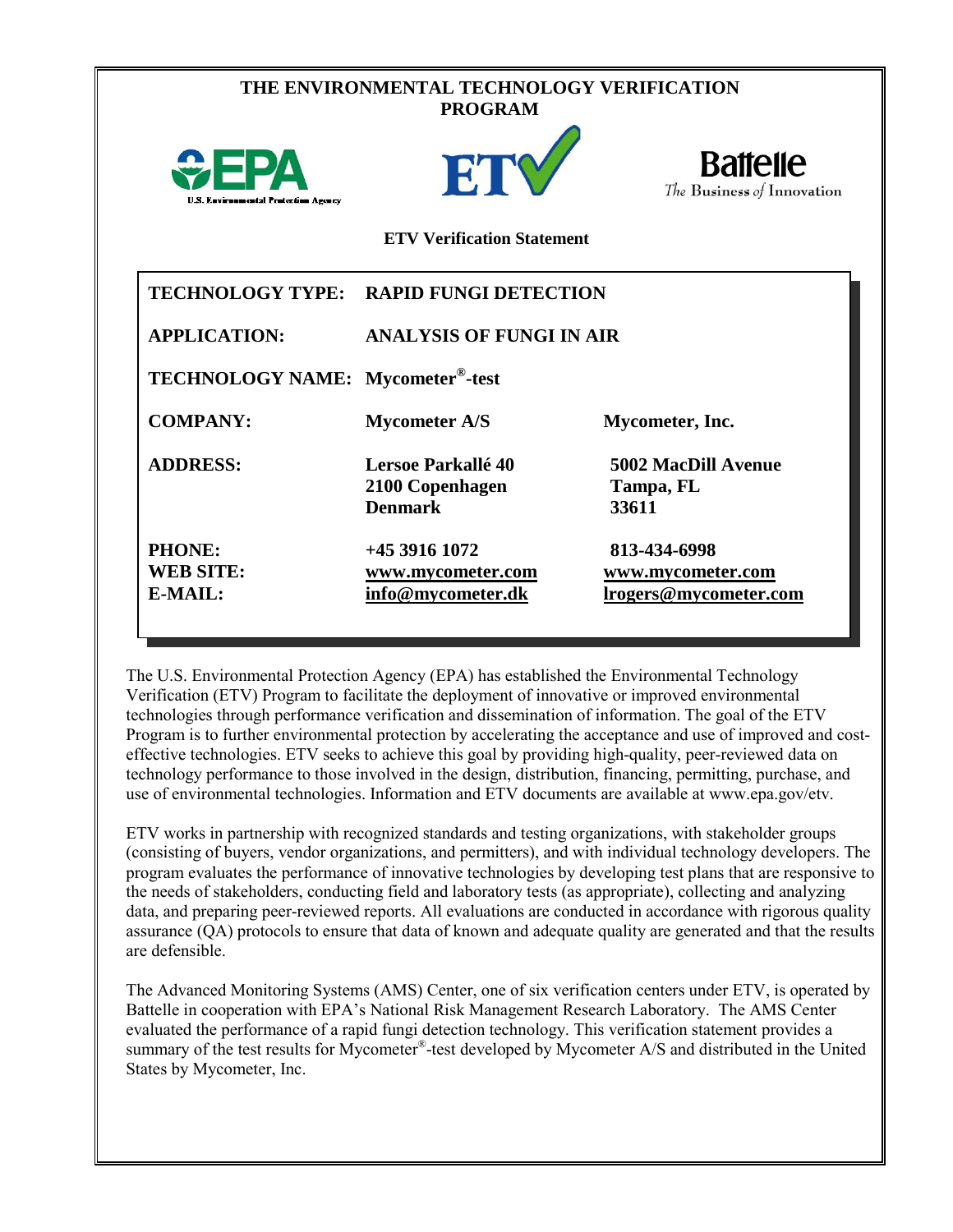#### **VERIFICATION TEST DESCRIPTION**

Rapid technologies (results available same day of testing) to detect fungi from matrices such as surfaces, bulk material, air, or water are of interest to improve the efficiency of delineating and documenting fungal contamination in buildings and water systems, and for monitoring progress during cleanup and remediation processes. Traditional methods of analysis can take up to seven days for results. Technologies providing same day or near "real-time" results indicating changes in air quality would help to control diseases associated with fungal outbreaks, expedite remediation efforts, and protect public health.

The verification test of the Mycometer<sup>®</sup>-test technology was conducted from May 19 through June 9, 2011 at Battelle in Columbus, Ohio. Technology operation, sample handling, and analyses were performed according to the vendor's instructions.

For this verification, the Mycometer<sup>®</sup>-test technology was verified for repeatability and inter-assay reproducibility by detecting fungi in air samples. Linearity was assessed using dilutions of stock cultures in dechlorinated tap water. The linearity test for fungi was a modification of test procedures in place for air and surface samples. In addition, sustainable operational factors such as ease of use, required reagents, analysis time, laboratory space, and utilities required were reported.

QA oversight of verification testing was provided by Battelle and EPA. Battelle and EPA QA staff conducted technical systems audits of the testing and Battelle QA staff conducted a data quality audit of at least 10% of the test data. This verification statement, the full report on which it is based, and the quality assurance project plan for this verification test are available at www.epa.gov/etv/centers/center1.html.

#### **TECHNOLOGY DESCRIPTION**

The Mycometer®-test rapid fungi detection technology is based on fluorogenic detection of enzyme activities found predominantly in a taxonomic group of organisms. A sample (e.g., filter or swab) is contacted with a test solution containing a synthetic enzyme substrate. The enzyme present in the fungal cells hydrolyzes the synthetic enzyme substrate. When the synthetic substrate molecule is cleaved into two molecules by the enzyme, one of the molecules can be made to fluoresce upon excitation with ultraviolet (UV) light (365 nanometers). The amount of fluorescence is measured using a handheld fluorometer after processing for a reaction time based on the ambient temperature. This fluorescence semi-quantitatively correlates to a measure of the fungal biomass. Fluorescence measurements can be captured electronically and may be downloaded to a computer or can be transcribed by hand. The sample preparation and analyses can be performed on site in less than one hour.

According to the vendor, the Mycometer®-test for fungi is designed to measure both viable and non-viable spores, hyphae and fungal particles such as hyphal fragments in air, on surfaces, or in bulk materials to give a representation of the contamination in the environment. Although the Mycometer®-test cannot distinguish between fungal genera or viable/non-viable fungi, it provides a semi-quantitative measure of the total fungal biomass present. Air samples can be collected with traditional air sampling pumps onto filter media. Typically 300 liters of air are collected by sampling 20 liters per minute (LPM) for 15 minutes, or 15 LPM for 20 minutes. Surface samples are collected by swabbing a nine square centimeter area and bulk material samples are weighed. Enzyme substrate is added to the filter, swab, or bulk material and the fungal enzyme reacts with the substrate to release a fluorescent product. The amount of fungi in the sample is estimated by measuring the fluorescence produced. For the Mycometer®-test, the type and material of the air sampling filter cartridge are critical for both sampling and the enzyme reaction (which take place directly on the filter). It is important, therefore, to use the filters provided by the vendor. The vendor provides a proficiency certification training program that is included with the fluorometer kit (on a flash drive) and is mandatory for use of their technology to document understanding and proper training.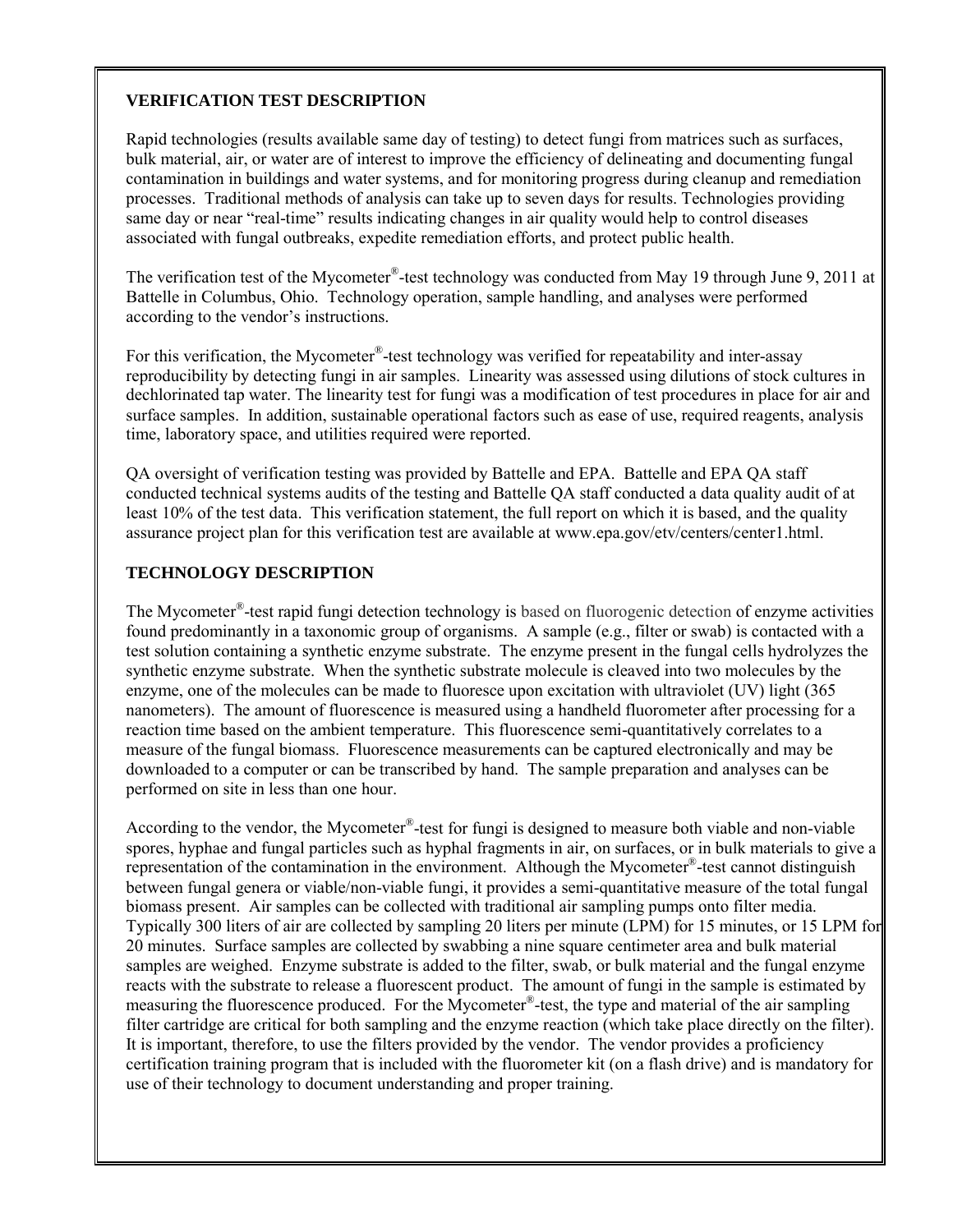#### **VERIFICATION RESULTS**

Table 1 summarizes the linearity results for Mycometer®-test using two fungal cultures in water, *Aspergillus flavus* ATCC 58870 and *Cladosporium herbarum* ATCC 58927.

| <b>Test</b><br>Organism          | <b>Total Spores</b><br><b>Tested</b>       | <b>Range of</b><br>Average<br><b>Adjusted</b><br><b>Fluorescence</b><br>Units (fu) | <b>Slope</b> | $Y -$<br>intercept | <b>Coefficient of</b><br><b>Determination</b><br>$(\mathbb{R}^2)$ |
|----------------------------------|--------------------------------------------|------------------------------------------------------------------------------------|--------------|--------------------|-------------------------------------------------------------------|
| A. flavus<br><b>ATCC 58870</b>   | $3.1 \times 10^5$ to 6.2 x 10 <sup>6</sup> | 218 to 4322                                                                        | 0.0007       | 20.637             | 0.9979                                                            |
| C. herbarum<br><b>ATCC 58927</b> | $4.8 \times 10^5$ to $9.6 \times 10^6$     | 125 to 3389                                                                        | 0.0004       | $-135.25$          | 0.9976                                                            |

### **Table 1. Linearity Results for Mycometer®-test Adjusted Fluorescence vs. Total Spores Tested**

Adjusted fluorescence = sample fluorescence reading – blank fluorescence reading

Table 2 summarizes the repeatability results for Mycometer<sup>®</sup>-test using eight replicates of one fungal culture in air, all analyzed by one person.

|                           | <b>Table 2.</b> Myconiclei -lest Repeatablity. All Containing A. <i>Flavi</i> |
|---------------------------|-------------------------------------------------------------------------------|
|                           | Adjusted Fluorescence Units (fu)                                              |
| <b>Test Iteration</b>     | A. <i>flavus</i> (6.2 x $10^3$ spores/L)<br>$n=8$                             |
| Average                   | 334                                                                           |
| <b>Standard Deviation</b> | 27                                                                            |
| RSD(%)                    | 8.0                                                                           |

## **Table 2. Mycometer®-test Repeatability: Air Containing** *A. Flavus*

Table 3 summarizes the inter-assay reproducibility results for Mycometer®-test using eight replicates of one fungal culture in air split into four samples each for analysis by two people with two different fluorometers.

# **Table 3. Mycometer®-test Inter-Assay Reproducibility: Air Containing** *A. Flavus*

|                           | Adjusted Fluorescence Units (fu)                  |           |  |  |
|---------------------------|---------------------------------------------------|-----------|--|--|
| <b>Test Iteration</b>     | A. <i>flavus</i> (6.2 x $10^3$ spores/L)<br>$n=4$ |           |  |  |
|                           | Analyst 1                                         | Analyst 2 |  |  |
| Average                   | 291                                               | 307       |  |  |
| <b>Standard Deviation</b> | 25                                                | 15        |  |  |
| RSD(%)                    | 8.7                                               | 4.7       |  |  |
| RPD(%)                    |                                                   | 53        |  |  |

*Operational Factors*. The verification staff found that the Mycometer®-test was easy to use. A Mycometer A/S representative came to Battelle to train the verification staff in the use of the Mycometer®-test reagents and operation of the fluorometer. This training lasted one day and staff felt it was more than sufficient to be comfortable using the reagent kits and fluorometer without assistance. This on-site training focused on the technology operating protocols for air and water matrices. While the operational aspects of this training were similar to the proficiency certification program, the proficiency certification program also focuses on understanding the principles behind the technology as well as additional applications.